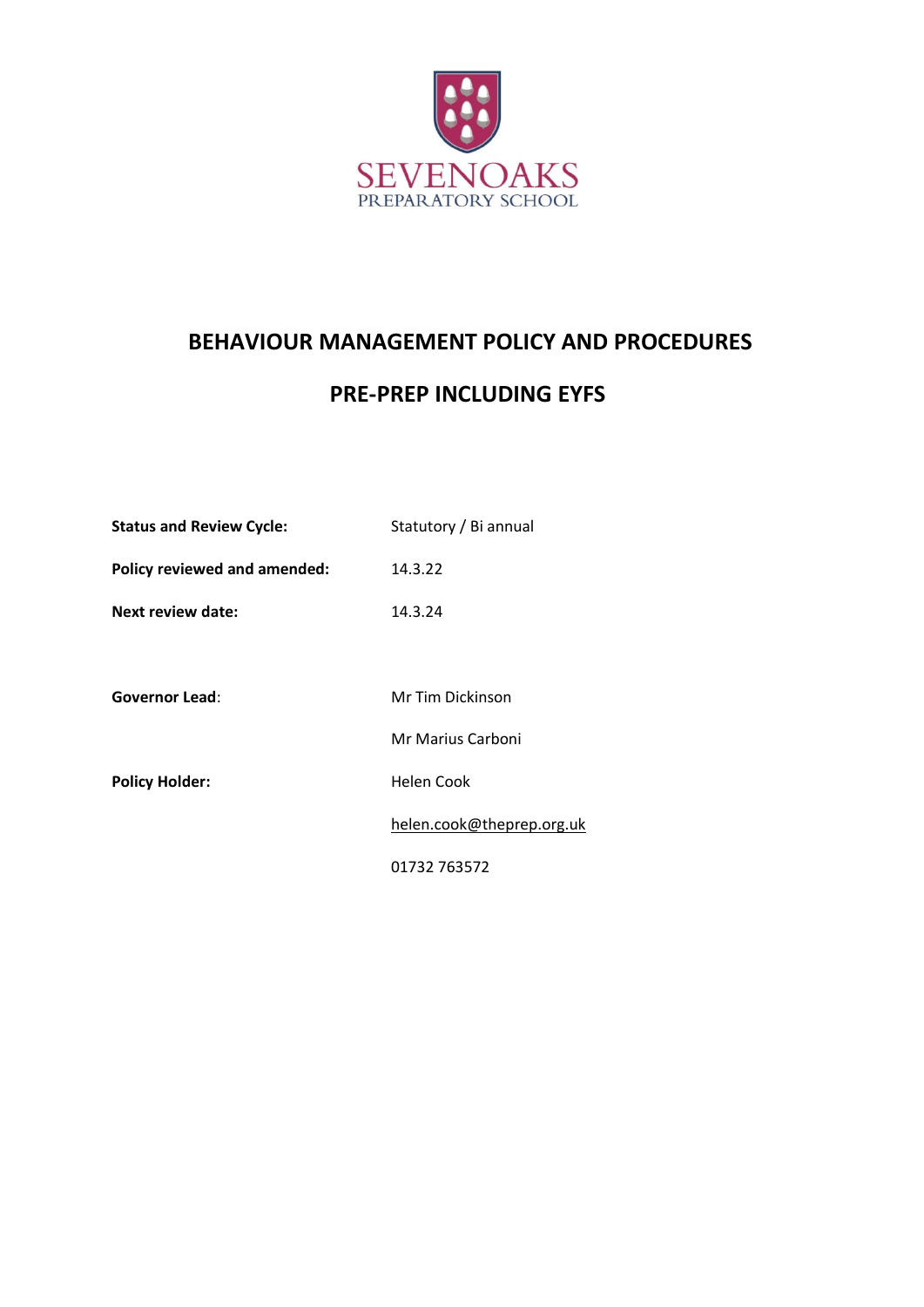#### **BEHAVIOUR**

#### **Behaviour Management Policy and Procedures**

At Sevenoaks Preparatory School we are committed to promoting the health and welfare of all pupils without discrimination and to support children's well-being and holistic development. We believe in encouraging children to respect themselves, others and properties through the use of everyday routines and activities offered in a secure, challenging and stimulating environment with clear boundaries and expectations of positive behaviour. Pre-prep aged children are learning right from wrong, as well as what is acceptable and unacceptable behaviour. The role of the staff is to enable the children to understand the feelings of others and realise that certain actions have consequences. We support the children to take responsibility for their actions inside and outside of the classroom and encourage the children to think about thoughtful and kind behaviour. This is also promoted through following the school's Way of Life and the school song.

We strongly believe children develop the concepts of positive social behaviour from the adults surrounding them. We believe in supporting children to develop a good understanding of positive and acceptable behaviour through: -

- Role modelling good behaviour and respect for others and for property.
- Positive engagement with others adult and peers.
- Rewarding behaviour through praise and positive reinforcement.
- Allowing children to express their own feelings in a manner that is known to them whilst at the same time offering words of encouragement and strategies aimed at helping the individual child establish differences between acceptable and unacceptable behaviour. Managing Feelings and Behaviour is one aspect of Learning and Development within the *Development Matters in the Early Years Foundation Stage Guidance* (DfE, 2017) that needs to be nurtured.
- Working in close partnership with parents and carers to establish good relationships and acknowledge appropriate strategies to help deal with inappropriate behaviour. This can be continued in both environments (home and within school), in order to offer the individual child a level of consistency and continuity of care.
- Helping all members of staff to understand what appropriate behaviour is for a child at each stage of development.

# **We DO NOT believe in:**

- Physical punishment of any sort, or threats. The school does not threaten corporal punishment (slapping, smacking, or shaking) at any time, and will not use or threaten any punishment which could adversely affect a child's well-being. However, it may be necessary to use restraining action in an emergency to prevent personal injury. Please refer to 'The Use of Physical Intervention' section of this policy for more detail.
- The use of words that can be detrimental to a child's self-esteem.
- We have a policy of no shouting and of treating each child with fairness and respect.
- Depriving a child of refreshment or forcing a child to consume refreshment.
- Teasing, humiliating, scape-goating, frightening or isolating a child, is also strictly forbidden.

These will not be used by any member of staff within the school or by visitors to the school.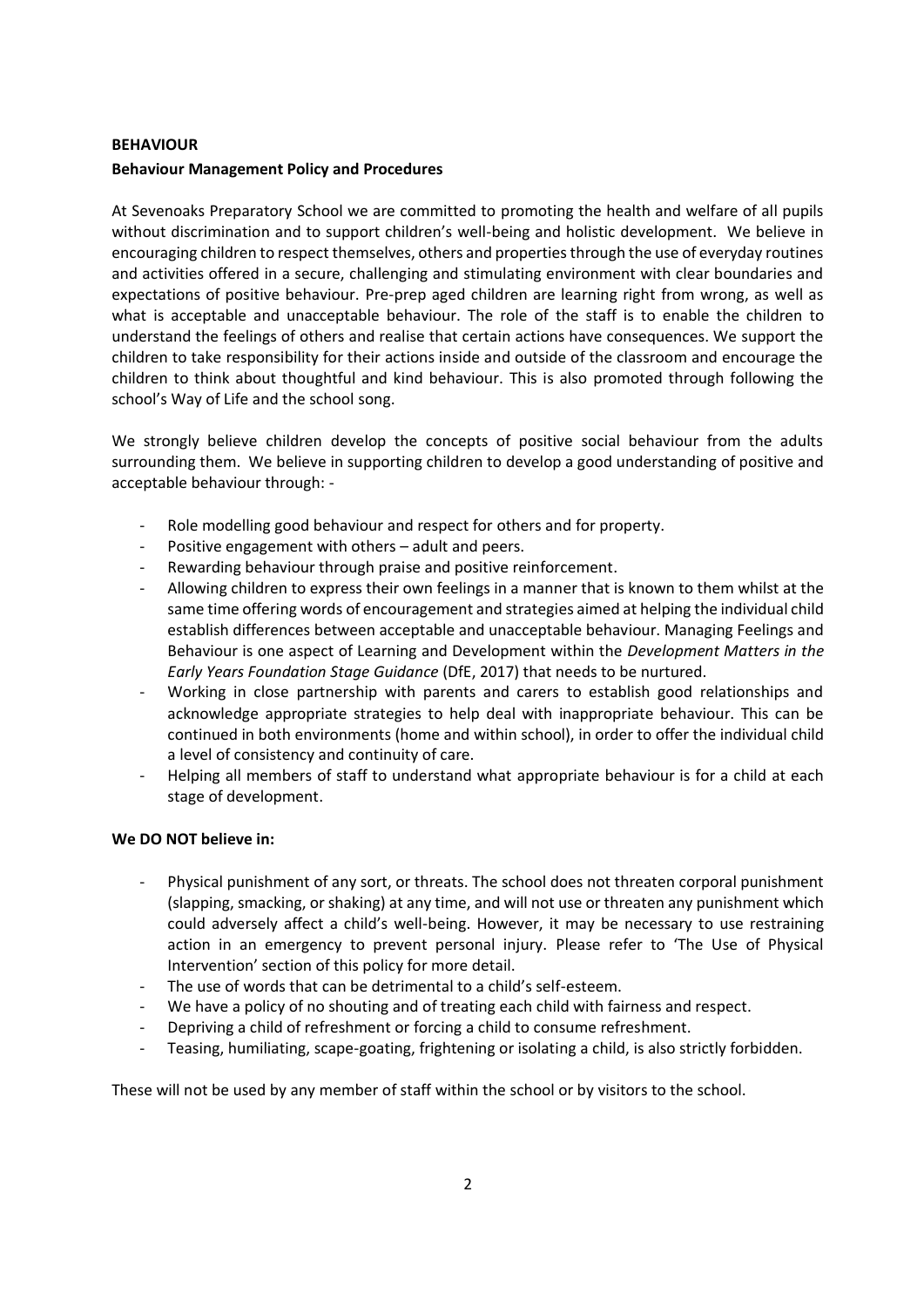#### **Parents as partners**

Parents play a vital role in promoting good behaviour and working in close partnership with parents is essential.

The school will endeavour to promote good home/school liaison by:

- Promoting a welcoming environment to enable good relationships between staff and parents.
- Giving parents regular, constructive communication and feedback.

We expect parents to:

- Keep us informed of behaviour difficulties they may be experiencing at home to enable us to support the family.
- Inform us of any significant event that may impact on their child's behaviour (Eg. death in the family, divorce, parental difficulties) to enable us to closely monitor and provide extra care where needed.

# **The Head of Pre-Prep, Assistant Head (KS1), Early Years Leader (for children in EYFS) or Teacher:**

- Acts to ensure the safety and welfare of the children in the school
- Allocates a member of staff to be with any child whose behaviour is giving cause for concern
- Discusses with parent of the child whose behaviour is giving cause for concern and offers support to agree an action plan
- Staff and children will work together to establish a clear set of 'ground rules' governing all behaviour.
- The Way of Life will apply equally to all children and staff.
- Positive behaviour will be reinforced with praise and encouragement.
- Staff will make every effort to set a positive example to children by behaving in a friendly and tolerant manner themselves, promoting an atmosphere where children and adults respect and value one another.
- Staff will facilitate regular and open discussions with children about their behaviour. This will help them to understand the negative aspects of their behaviour as well as enable them to have their say and be helped to think through the causes and effects of their actions.
- Staff will work as a team by discussing incidents and resolving to act collectively and consistently.
- Children who experience bullying, racism or other unacceptable behaviour will be given the confidence to speak out.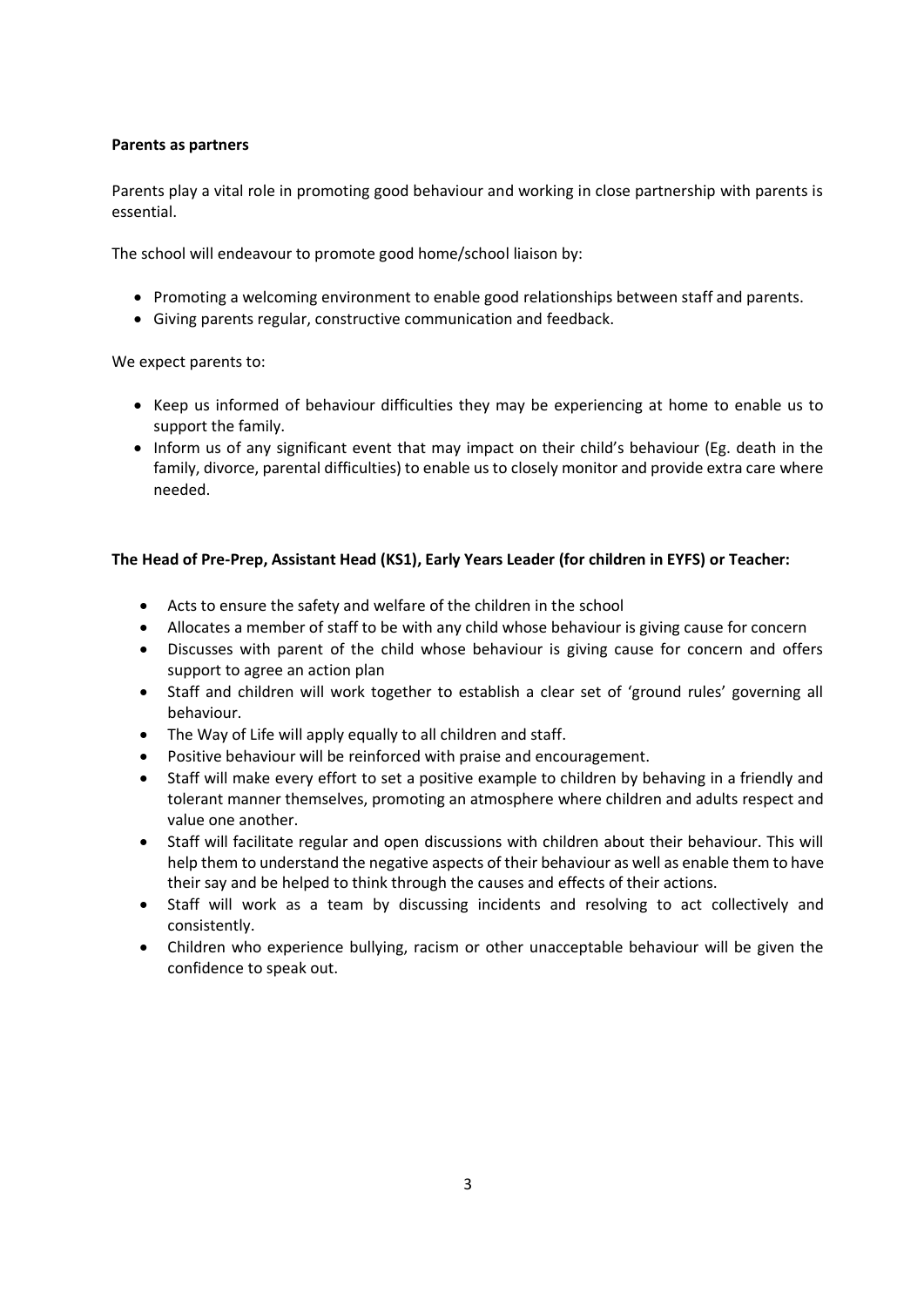#### **Nursery and Kindergarten**

Children at this stage will have a range of developing emotions. Staff are trained to help the children in a sensitive and caring manner as they explore how to play alongside others in a positive way. Sharing and turn-taking can be very difficult for children at this age, and this can cause some children to become frustrated or overwhelmed. Time is spent helping the children to recognise their own and other's needs and wants, and to begin to adapt their behaviour accordingly.

All children are taught to be gentle and kind to their friends, and staff will role-model positive play through carefully planned activities which are designed to build upon personal, social and emotional development. All behaviour interventions by staff are calm and effective. Children may need some quiet, reflective space with their key person or another trusted adult after a behaviour incident has occurred. All behaviour incidents will be discussed openly with parents and a plan for next steps will be decided together. Partnership with parents is vital to support each child's individual needs, and regular dialogue with parents is actively encouraged in the early years of school life.

# **Positive Behaviour**

The Pre-Prep praises and rewards children for good efforts in their work, for appropriate behaviour and for following The Way of Life. There may be some slight differences between the year groups as we recognise the gradual maturity of the children; what appeals to children in our Early Years Department as a reward, is not necessarily appropriate for a Key Stage One child. A wide range of achievements are celebrated by: -

- Weekly badges for recognising good work and behaviour and for those following the Prep Way of Life.
- Top Table Award to recognise good behaviour and manners during mealtimes.
- Positive feedback from staff in books or in children's contact books.
- Golden Time
- Individual behaviour systems, such as star of the day, pom poms in a jar or stars in a jar
- House point system linked to pompoms in classrooms, celebrated termly and in line with Years 3-8

The Pre-Prep recognises that having a positive and strong Growth Mindset creates motivated learners who embrace challenge and learn from setbacks. We encourage children to take ownership of their own behaviour and learning.

Negative behaviour will be challenged in a calm but assertive manner. Staff will be open in stating and explaining non-negotiable issues. Staff will encourage and facilitate mediation between children to try to resolve conflicts by discussion and negotiation.

# **Way of Life – Our School's Values**

- I ought to think at all times how my every action will affect others in my life: parents, friends, relations, teachers and everyone younger than myself.
- I ought to treat all others as I would want to be treated myself and take a personal interest in how other people feel.
- I ought not to touch anything that is not mine, unless with permission or unless I am being helpful.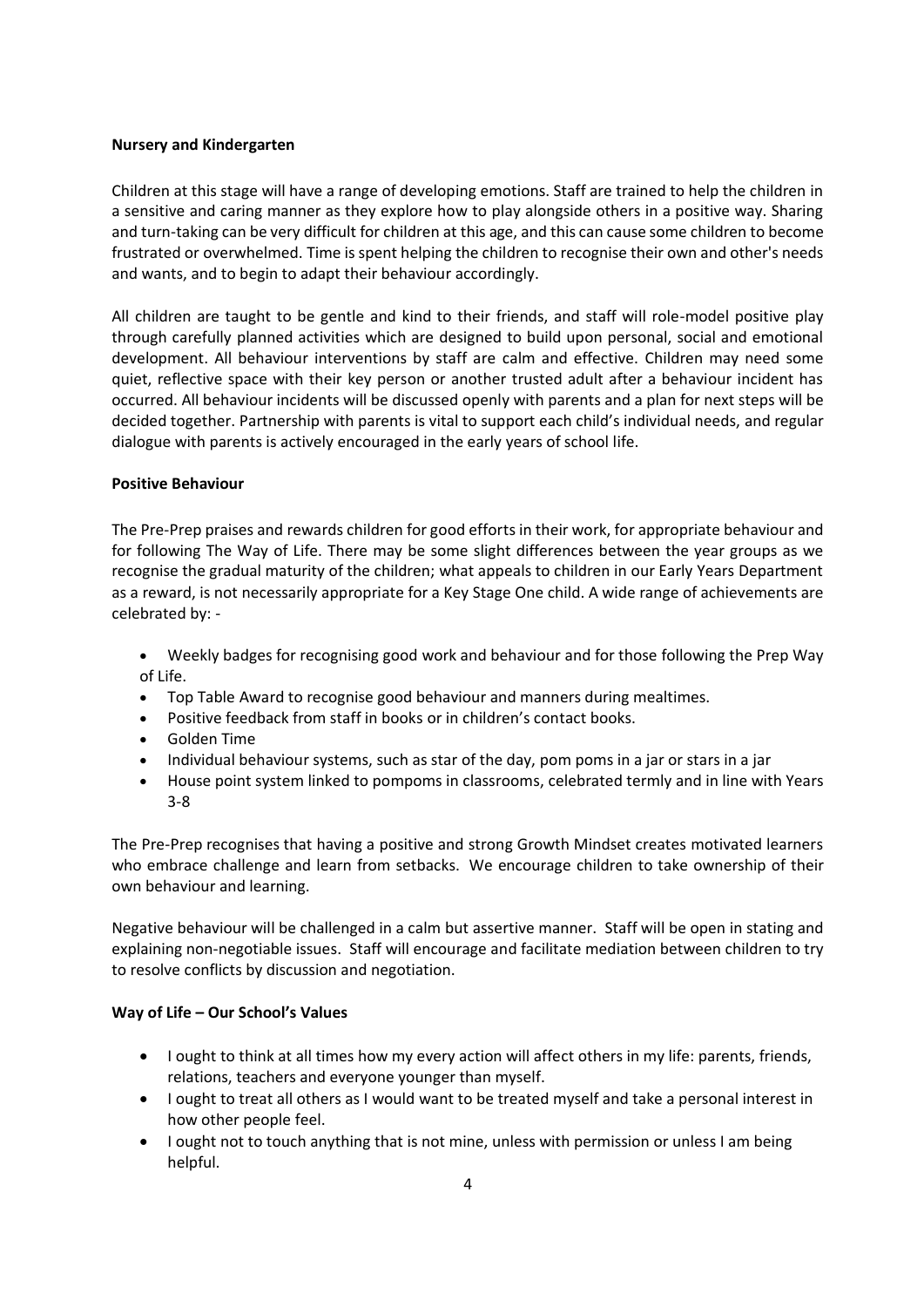- I ought to be polite to everybody at all times and be positive in my actions.
- I ought to take responsibility for my own maturity by ensuring I assist in the smooth running of the school and my home.
- I ought to take ownership of my studies, concentrating and applying myself to achieve to the best of my ability.
- I ought to obey in the right spirit the instructions of my teachers and parents.
- I ought to report immediately any damage or unfortunate behaviour to my teachers and/or my parents.
- I ought to remember that in life my aim should be to solve problems not cause them, to build bridges rather than knock them down, to trust others and to be trusted, to put the needs of others first and mine last, to improve and make better whatever or whoever I am involved with.
- I ought, at all times, to be totally honest to myself and to others.

# **Our School Song**

Boys and girls from around the world Are welcome in this school Each has their own gift to bring To teach us one and all

To think of each other and not just of ourselves Looking out for a friend in need To encourage each other with honesty and love Makes a better world for you and me

I make choices every day On how I will behave True and helpful things I'll say Being kind always

To think…

After school or out at play When no-one's there to see I just want to be someone That I am proud to be

To think…

# **Reception – Year 2 Behaviour System**

We operate a 'Good to be Green' behaviour management system from Reception – Year 2. We believe that children can make choices about how to behave, and we reflect that through our practice. Children are encouraged to take ownership of their own behaviour and work to correct poor choices.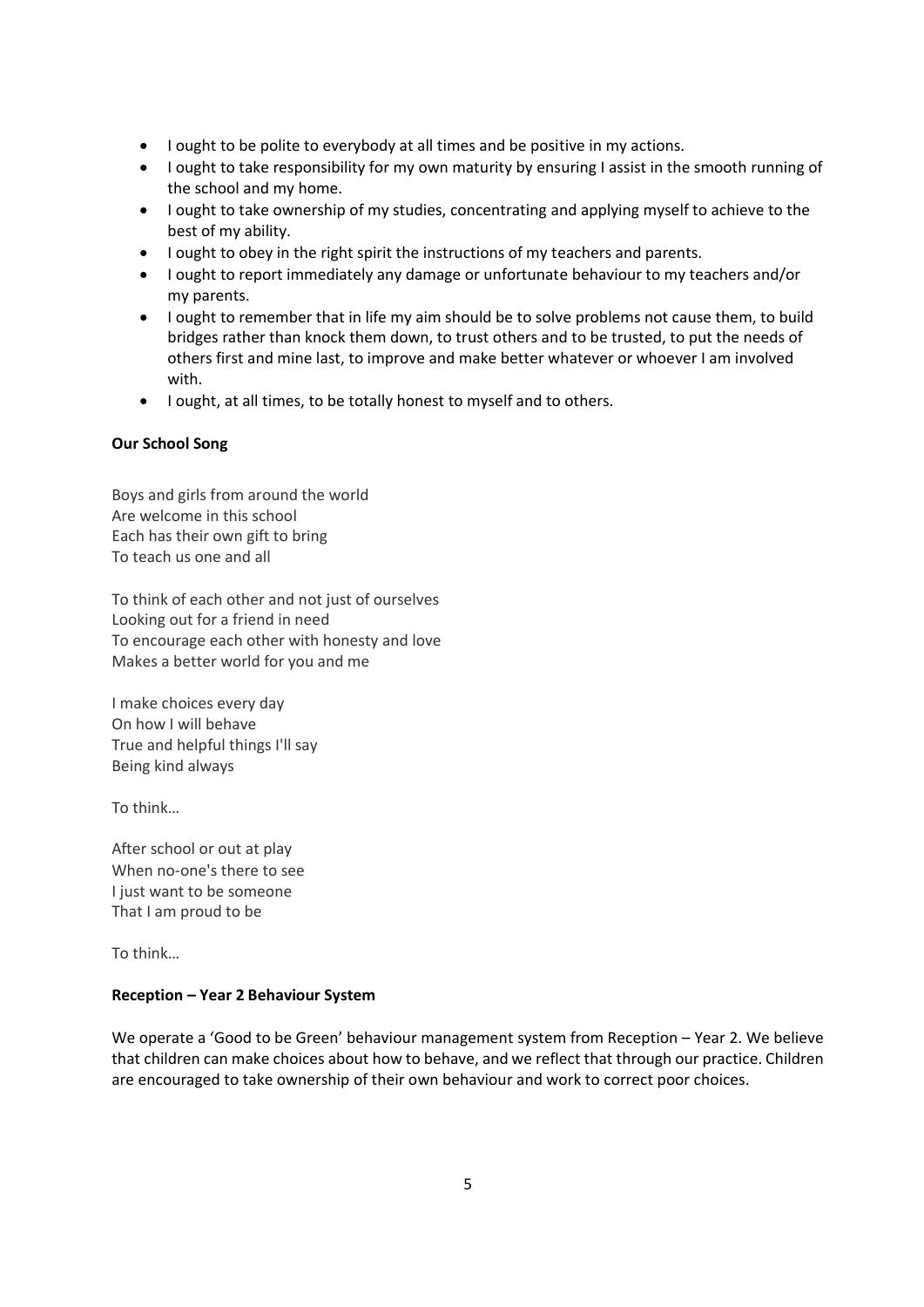| Green  | Children make the right choices in their behaviour. They follow The Way of Life and                                                                                                                                                               |  |
|--------|---------------------------------------------------------------------------------------------------------------------------------------------------------------------------------------------------------------------------------------------------|--|
|        | are positive role models for behaviour.                                                                                                                                                                                                           |  |
| Yellow | If they make the wrong choices and break the class rules, they will go to Yellow and                                                                                                                                                              |  |
|        | will sit away from others in the class.                                                                                                                                                                                                           |  |
| Orange | Continual wrong choice of behaviour means they will go to orange.                                                                                                                                                                                 |  |
|        | Continual wrong choices of behaviour inside the classroom will result in the child<br>being sent to another classroom and the Pre-Prep Deputy being informed.                                                                                     |  |
|        | Continual wrong choices of behaviour outside the classroom will result in the child<br>being set to the Pre-Prep Deputy.                                                                                                                          |  |
|        | In all cases, the Pre-Prep Deputy will ask children to reflect on which school rule<br>has been broken and what they will do to make amends.                                                                                                      |  |
|        | The class teacher will speak to the child's parents at the end of the day. If the<br>parent is unavailable at pick up, the class teacher will contact the parents via<br>email. At this point, the Pre-Prep Deputy may also join parent meetings. |  |
| lRed   | Persistent wrong choices, verbal or physical abuse of any kind; will result in being<br>sent to the Head of the Pre-Prep.                                                                                                                         |  |
|        | The Head of the Pre-Prep will discuss and reflect on the persistent wrong choices<br>that the child has made.                                                                                                                                     |  |
|        | The Head of the Pre-Prep and the child's class teacher will meet with the parent to<br>discuss this level of behaviour.                                                                                                                           |  |

# **Children with Additional Needs**

For some children with additional needs, we recognise they may find it harder and take longer to understand which behaviours are appropriate in school. We will work very closely with parents and give more tailored support to the specific needs of the child.

# **The Use of Physical Interventions**

The Education and Inspections Act, 2006, Section 93, states that members of staff may use force that is reasonable in the circumstances for the purpose of a preventing a pupil from doing, (or continuing to do), any of the following:

- Causing personal injury to any person, including themselves.
- Causing damage to the property of any person, including their own property.

The EYFS Statutory Framework (2017) states:

'A person will not be taken to have used corporal punishment (and therefore will not have committed an offence), where physical intervention was taken for the purposes of averting immediate danger of personal injury to any person (including the child) or to manage a child's behaviour if absolutely necessary.'